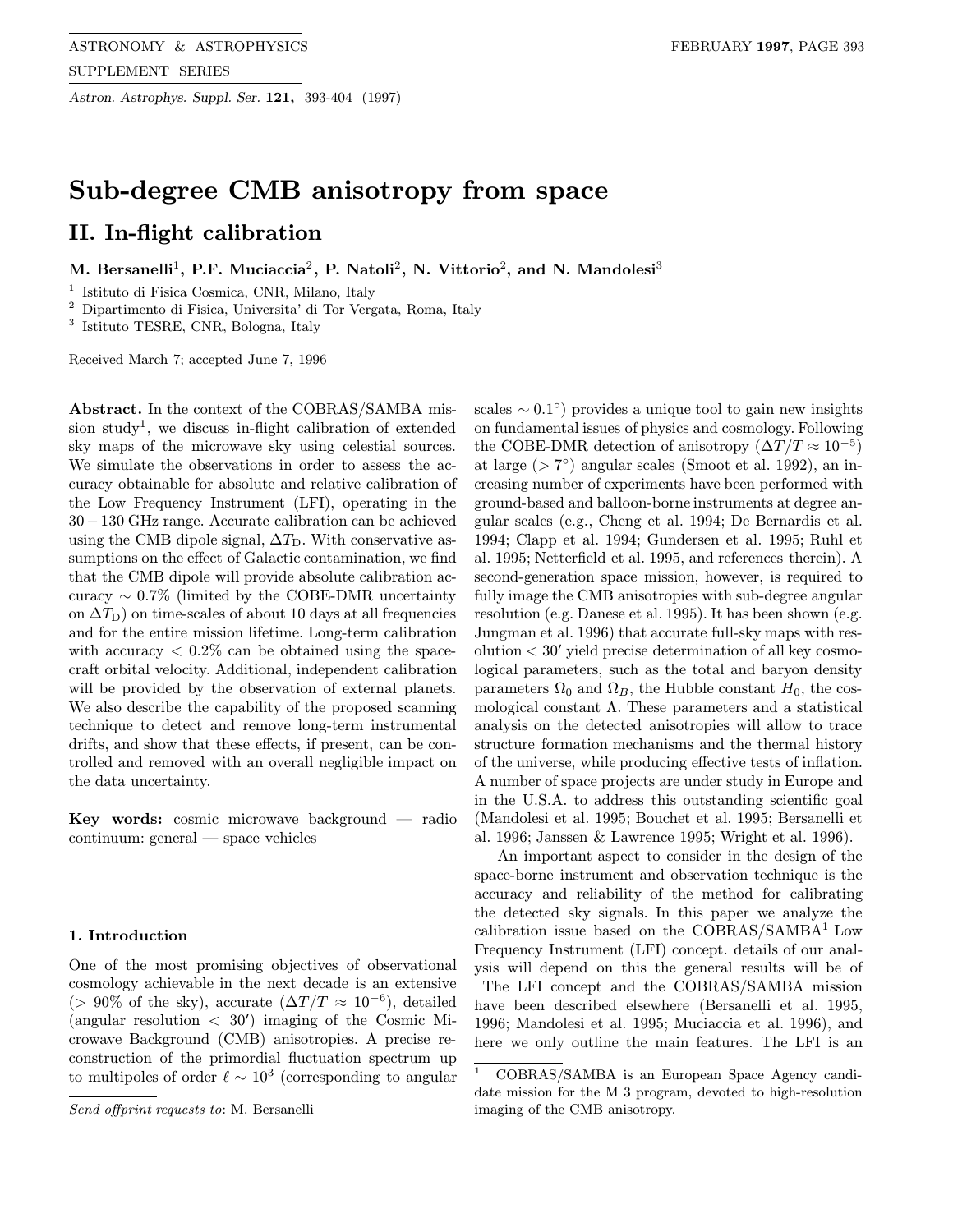array of 28 corrugated horns, each feeding two independent

receivers, at the focal plane of an off-axis optical system. The array works in four frequency bands (centered at 31.5, 53, 90, and 125 GHz) with passively cooled ( $\sim 100$  K) differential radiometers based on state-of-the-art transistor amplifiers. Different channels have different angular resolution:  $30', 18', 12'$  and  $12'$  FWHM for the 31.5, 53, 90 and 125 GHz channels, respectively. The spacecraft is spin-stabilized with a spin rate of 1 rpm, and the telescope field of view is offset by 70◦ with respect to the spin axis. It will operate from a Lissajous orbit around the L2 point of the Sun-Earth system, pointed in anti-Sun direction during normal operation. In the baseline scan strategy the spin axis will be re-oriented by  $5'$  every 2 hours, to compensate for the Earth revolution and keep the anti-sun position<sup>2</sup>. Therefore, each detector observes the same sky circle, approximately 140◦ wide, for two hours before each  $5'$  step.

The output of the *n*–th radiometer channel  $(1 \le n \le$ 56) will be a time-dependent voltage  $V_n(t)$ , expressed in terms of telemetry counts. The purpose of calibration is to convert the signal strength from raw telemetry data into physical units. The calibration is performed in terms of antenna temperature, proportional to the received power per unit bandwidth. If a linear receiver (the system is designed to be linear in its operating range) observes during a scan two sources of known antenna temperatures  $T_1$  and  $T_2$  at times  $t_1$  and  $t_2$ , the calibration constant, or gain, is determined by:

$$
G_n = \frac{T_1 - T_2}{V_n(t_1) - V_n(t_2)} \equiv \frac{\Delta T}{\Delta V_n}.
$$
\n(1)

In principle, each value  $G_n$  is constant in time; in practice, temperature variations or intrinsic instrumental effects may produce drifts or time fluctuations. Thus one wishes to measure the calibration constants  $G_n$  as accurately as possible and as frequently as possible during the mission, and/or monitor the stability of  $G_n$  with time. Following Bennett et al. (1992), we use the term absolute *calibration* to refer to a measurement of the value of  $G_n$ , and relative calibration to refer to a measurement of its time-stability.

The calibrating signal can be provided by stable solidstate noise sources, a strategy adopted by the COBE-DMR experiment (Smoot et al. 1990; Bennett et al. 1992). However, for an experiment like COBRAS/SAMBA the implementation of a suitable active calibration system is likely to require some compromise in instrument performance (either additional insertion loss in the front-end low-noise amplifiers for internal sources, or some level of distortion in the optical quality of the telescope for external sources). In any case, it is important to evaluate

the accuracy achievable using celestial sources which will be observed during the survey. In this work we limit the analysis to calibration with celestial sources. In Sect. 2 we study the accuracy which can be achieved in the determination of  $G_n$  using the CMB dipole, the spacecraft orbital velocity and the signal from external planets.

The rest of this work deals with our ability to control long-term variation of the instrumental response. The LFI receivers (Bersanelli et al. 1995) measure signals  $V_n$  proportional to the antenna temperature difference between the sky at a given frequency,  $T_{\text{sky}}$ , and a stable internal load associated with each receiver at a comparable effective temperature,  $T_{\text{eff},n}$ :

$$
V_n = \frac{1}{G_n} \left( T_{\text{sky}} - T_{\text{eff},n} \right). \tag{2}
$$

Thus, both changes in  $G_n$  and drifts in  $T_{\text{eff},n}$  can perturb the measured signal  $V_n$ . The two effects, however, can be decoupled. Since in a time interval  $\lesssim 1$  min we can assume that the instrument response is stable, the signal difference between two sky regions  $T_{\rm sky}^{(1)}$  and  $T_{\rm sky}^{(2)}$  observed in the same scan circle can be written as

$$
\Delta V_n^{(2,1)} = \frac{1}{G_n} \left( T_{\rm sky}^{(2)} - T_{\rm sky}^{(1)} \right),\tag{3}
$$

which is independent of  $T_{\text{eff},n}$ . Thus one can recognize the effect of a change in the calibration constant as a timevariation of the quantity  $\Delta V_n^{(2,1)}$ , i.e., a change in the signal differences corresponding to two (or more) fixed regions of the sky. On the other hand, a change in the observed signal  $V_n$  which leaves  $\Delta V_n^{(2,1)}$  unchanged is the signature of a thermal variation of the effective load temperature  $T_{\text{eff},n}$ . In Sects. 3 and 4, we discuss the effects of long-term gain drifts (relative calibration) and thermal baseline changes, respectively.

# 2. Absolute calibration

The purpose of an absolute calibration is the determination of the values  $G$  (hereafter we refer to a given channel and drop the subscript  $n$ ) according to Eq. (1) through the measurement of (at least) two signals corresponding to well known intrinsic antenna temperatures  $T_1$  and  $T_2$ . If their difference  $\Delta T$  is a priori known with an uncertainty  $\sigma_{\Delta T}$ , from Eq. (1) we find the uncertainty on G to be

$$
\sigma_G = \left[ \left( \frac{1}{\Delta V} \sigma_{\Delta T} \right)^2 + \left( -\frac{\Delta T}{\Delta V^2} \sigma_{\Delta V} \right)^2 \right]^{1/2}
$$

$$
= \left[ \left( \frac{G}{\Delta T} \sigma_{\Delta T} \right)^2 + \left( \frac{G^2}{\Delta T} \sigma_{\Delta V} \right)^2 \right]^{1/2} . \tag{4}
$$

The measured voltage difference has a spread

$$
\sigma_{\Delta V} = \sqrt{2} \frac{\delta T_{\rm rms}(\tau)}{G}.
$$
\n(5)

<sup>&</sup>lt;sup>2</sup> Pointing maneuvers up to  $\pm 15^\circ$  around the anti-sun position are allowed, and an optimized mission plan for best sky coverage is currently under study (Mandolesi et al. 1996).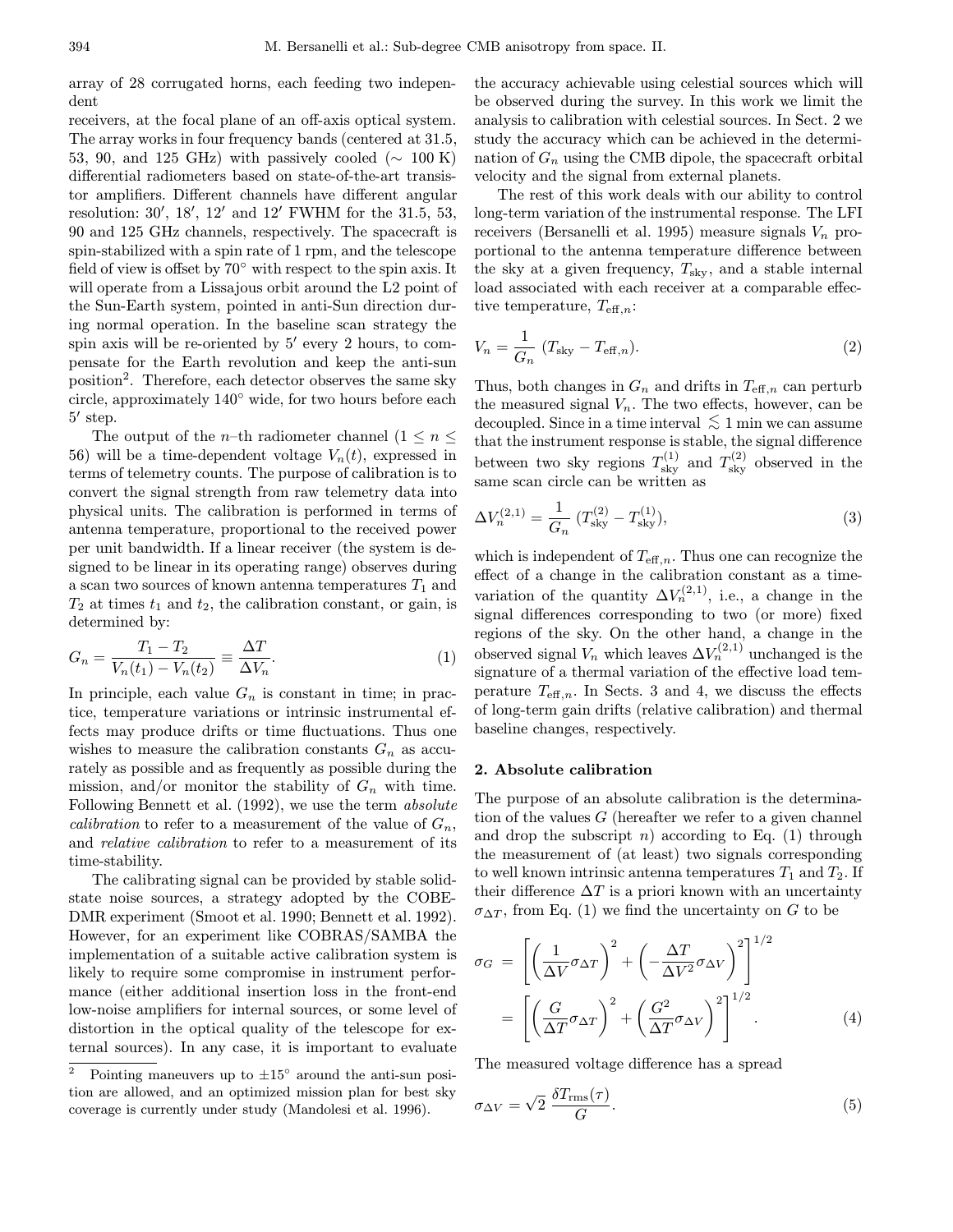Here  $\delta T_{\rm rms}(\tau)$  is the rms noise associated with the measurement of  $T_1$  or  $T_2$  in an integration time  $\tau$ :

$$
\delta T_{\rm rms} \simeq K \frac{T_{\rm sys}}{\sqrt{\Delta \nu \tau}},\tag{6}
$$

where  $K$  is a constant of order unity depending on the type of receiver (for the differential baseline LFI receivers  $K = \sqrt{2}$ )  $\sqrt{2}$ ,  $\Delta \nu$  is the bandwidth, and  $T_{sys}$  is the system noise temperature. Therefore, to first order, the uncertainty in the absolute calibration is given by:

$$
\left(\frac{\sigma_G}{G}\right)_{\text{abs}} \simeq \frac{\sqrt{\sigma_{\Delta T}^2 + 2 \ \delta T_{\text{rms}}^2}}{\Delta T} \tag{7}
$$

or, according to Eq. (6),

$$
\left(\frac{\sigma_G}{G}\right)_{\text{abs}} \simeq \frac{1}{\Delta T} \sqrt{\sigma_{\Delta T}^2 + 2K^2 \frac{T_{\text{sys}}^2}{\Delta \nu \tau}}.
$$
\n(8)

From Eq. (7) it appears that a large calibrating signal can produce higher accuracies for a given integration time and sensitivity. However, the useful amplitude of the signal is limited by saturation effects occurring in the amplification chains of the radiometers.

# 2.1. Absolute calibration using the CMB dipole

Because of our peculiar motion relative to the comoving frame, the CMB Planckian radiation field of temperature is observed to have a temperature

$$
T(\hat{\gamma}) = T_{\text{CMB}} + \Delta T_{\text{D}} \times (\hat{\gamma} \cdot \hat{n}). \tag{9}
$$

Here  $T_{\text{CMB}}$  = 2.726  $\pm$  0.010 K is the CMB temperature (Mather et al. 1994) while  $\hat{\gamma}$  and  $\hat{n}$  are the observing line of sight and the direction of our motion relative to the comoving frame, respectively. The amplitude  $(\Delta T_{\rm D} = 3.358 \pm 0.023 \text{ mK})$  and direction  $([l, b] =$  $[264.31° \pm 0.17°, 48.05° \pm 0.09°]$  of the CMB dipole have been accurately measured by the COBE-DMR instruments (Kogut et al. 1993; Lineweaver et al. 1996). The dipole emission will show up in the LFI data as a continuous modulation of the signals  $V(t)$  with accurately known amplitude. The CMB dipole is thus a particularly attractive source as it can be used for calibration without reducing the efficiency of the observations.

For a first-order evaluation of the achievable accuracy, we have calculated the antenna temperature difference,  $\Delta T_{\rm D} = T(\hat{\gamma}_{\rm max}) - T(\hat{\gamma}_{\rm min})$ , between the maximum and the minimum of the dipole modulation for each spin rotation during the first year of the mission (2003), as seen by each channel at the four LFI frequencies. We then estimated  $\sigma_G$ from Eq. (7) assuming  $\Delta T = \Delta T_D$  in a portion of  $\pm 10^{\circ}$ around  $\hat{\gamma}_{\text{max}}$  and  $\hat{\gamma}_{\text{min}}$ , respectively. This rough calculation suggests that the CMB dipole allows for absolute calibration accuracies better than 3% for all LFI channels, at a rate of about one day. This estimate, however, besides the

simplifying assumption in the fit, neglects the presence of the Galactic emission which is mixed to the dipole signal. The Galactic contribution is known with relatively poor accuracy in the frequency range of interest (30−140 GHz), making the regions with strong Galactic signal useless for accurate absolute calibration.

We performed a more refined study by simulating the microwave sky (CMB dipole and Galaxy) as observed at each LFI frequency, and by reproducing the actual 70<sup>°</sup> offset, 1 rpm scan pattern of the LFI array. We model the Galactic contribution including the synchrotron, freefree and dust components. The synchrotron emission at the LFI frequencies is obtained by properly rescaling the 408 MHz full-sky survey of Haslam et al. (1982):

$$
\Delta T_{\rm syn}(\nu) = T(408 \text{ MHz}) \frac{(e^x - 1)^2}{x^2 e^x} \left(\frac{\nu}{408 \text{ MHz}}\right)^{\alpha_{\rm syn}}, (10)
$$

where  $x \equiv h\nu/kT_{\text{CMB}}$ , and the spectral index  $\alpha_{\text{syn}}$  is assumed to have a constant value over the sky. Although pixel-to-pixel variations of the spectral index are expected, as suggested by a comparison of the Haslam 408 MHz and Reich and Reich 1.4 GHz maps (Lawson et al. 1987), our results are not affected significantly by this effect. We consider the two values  $\alpha_{syn} = -2.9$ , the upper limit recently derived by Kogut et al. (1996) from the COBE data, and  $\alpha_{syn} = -2.75$ , a more "conservative" value commonly used in the literature. the results The angular resolution of the synchrotron emission has been artificially increased by interpolating the 408 MHz map on pixels of sizes equal to the FWHM of the antenna beams. To account for free-free emission we considered both a diffuse component [with a cosec( b) dependence] and a compilation of  $\sim 800$  HII regions near the Galactic plane (Witebsky 1988). The HII regions have been first convoluted with the angular response of the antenna beam, approximated with a ar response of the antenna beam, approximated with a Gaussian of dispersion  $\sigma_B = \text{FWHM}/(2\sqrt{2 \ln 2})$ . We extrapolated free-free emission to the observing frequencies by assuming a spectral index  $\alpha_{\text{ff}} = -2.1$ . The dust emission has been modeled by extrapolating the IRAS 100  $\mu$ m map with a spectral index  $\alpha_d = 1.5$ .

Accurate calibration needs to take into account the presence of the CMB fluctuations themselves. High order multipoles should not affect significantly the dipole calibration, since their global contribution to the dipole reconstruction will tend to average out. On the other hand, ignoring the quadrupole and other low- $\ell$  CMB components would result in a significant error in the calibration (of order of  $1\%$ ), and the a-priori accuracy in the value of these terms as determined by COBE is relatively poor. However, it will be possible to construct an iterative algorithm yielding the CMB sky fluctuations and the calibration by successive approximations. In these simulations the presence of the CMB cosmological quadrupole and higher order multipoles was not included.

The following algorithm was constructed to simulate the observations. We sample the circle scanned by the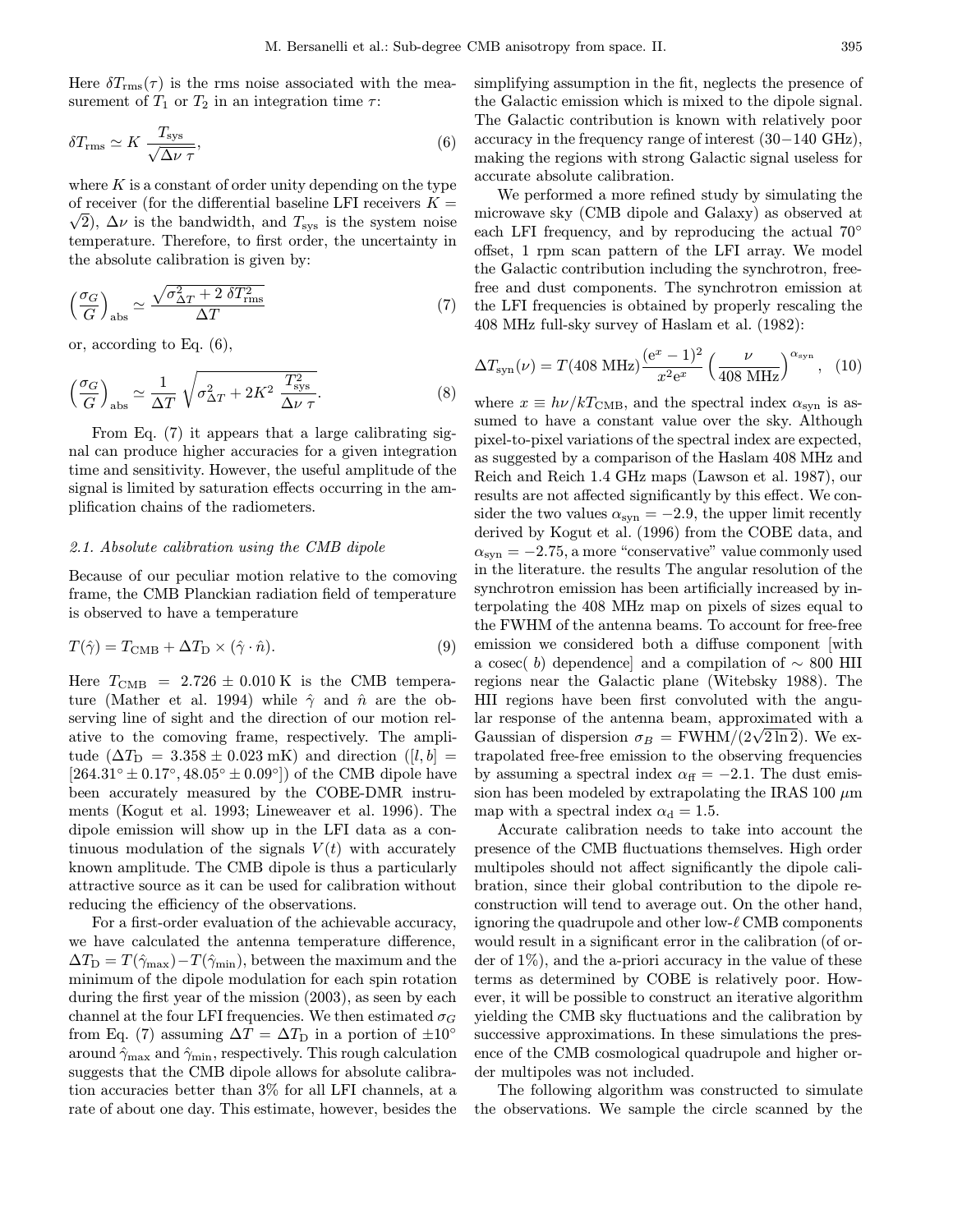beam with  $N$  independent elements (or "pixels"), where  $N = 720$  at 31.5 GHz,  $N = 1200$  at 53 GHz and  $N = 1800$ at 90 and 125 GHz. Thus, the simulated output of a given scan is a set of N voltages  $V_1, V_2, \ldots V_i, \ldots V_N$  corresponding to the expected sky temperature (dipole plus Galaxy) in each direction, to which we add a Gaussian noise  $\sigma_i$  characteristic of each radiometer at the proper integration time:

$$
V_i = \frac{1}{G} (T_{D,i} + T_{Gal,i}) + \sigma_i.
$$
 (11)

For each pixel in a given circle, we then calculate the simulated signal difference

$$
\Delta V_i = V(\hat{\gamma}) - V(-\hat{\gamma}) \tag{12}
$$

between opposite pixels on the circle. To minimize Galactic contamination, the procedure eliminates all the pixels for which the expected Galactic temperature difference,  $\Delta T_{\text{Gal},i}$ , is a significant fraction,  $\rho$ , of the CMB dipole temperature difference,  $\Delta T_{\text{D},i}$ . The value of this threshold  $\rho \equiv \Delta T_{\text{Gal},i}/\Delta T_{\text{D},i}$  was left as an adjustable parameter. We assume here that  $G$  is stable over the time scale of the absolute calibration (in the next sections we will discuss correction of long-term gain drifts). Thus every 120 minutes we have a set of  $N/2$  differences,  $\Delta V_i$ , ery 120 minutes we nave a set of  $N/Z$  differences,  $\Delta V_i$ ,<br>with a dispersion  $\sigma_i = \sqrt{2} \delta T_{\rm rms}/\sqrt{120}$ , where  $\delta T_{\rm rms}$  is the instrumental noise per pixel (Eq. 6). We perform the absolute calibration by minimizing

$$
\chi^2 = \sum_{i=1}^{N/2} \frac{(\Delta V_i(t_k) - G^{-1} \Delta T_{\text{D},i})^2}{\sigma_i^2} \tag{13}
$$

where  $\Delta T_{\text{D},i}$  is the a-priori-known value of the dipole temperature difference corresponding to the observed directions.

It is clear that we can neither increase nor decrease too much the threshold  $\rho$ . In fact, in the first case the number of surviving pixel pairs tends to zero; in the second case the number of pixel pairs contaminated by the Galactic emission will be large, and the minimization of the  $\chi^2$  will yield answers affected by systematic errors. It turns out that in order to achieve accurate calibration one needs  $\rho \simeq$ 0.003 − 0.02, depending on the frequency. Our results are shown in Fig. 1. The frequency of the calibration and the choice of the threshold  $\rho$  have been set at each frequency aiming at an upper limit to the uncertainty  $< 0.7\%$ , which corresponds to the intrinsic limit of the accuracy of  $\Delta T_{\rm D}$ as measured by COBE-DMR. At the highest frequencies (90 and 125 GHz) the Galaxy is relatively unimportant. The calibration constant is recovered within  $\sim 0.3\%$  every 10 days for most of the mission lifetime, except in two periods (approximately around days 70 and 250), which correspond to those circles where the differential dipole signal, as observed by the LFI detectors, has a minimum. This confirms the comment to Eq. (7) above.

At 31.5 GHz, in order to avoid contamination from the Galaxy a severe threshold  $\rho = 0.003$  is needed. For this reason one can derive  $G$  at the same accuracy level only once every  $\sim$  20 days. The fit is achieved again by minimizing Eq. (13), where the sum is now extended over the "clean" pixels of 264 adjacent circles.

A comparison between the results for  $\alpha_{syn} = -2.9$  and  $\alpha_{syn} = -2.75$  indicates that the dependence on the assumed Galactic model is weak. Note that we have not attempted any subtraction of the Galactic components. New accurate observations of the Galactic foregrounds, expected as part of a mission like COBRAS/SAMBA, will allow to construct an iterative subtraction procedure which will improve the calibration accuracy by further reducing systematic errors.

Performing the fits over more extended time periods can largely reduce the statistical error. For example, at 31.5 GHz, with a threshold  $\rho = 0.01$  the statistical error is below 0.1% when considering 1 year of observations (i.e. just one calibration per year). However, the ultimate limit to the overall accuracy in the absolute calibration is set by the uncertainty of a-priori knowledge of the CMB dipole amplitude and direction. The four-year COBE-DMR data yield a best fit dipole amplitude with a ∼ 0.7% accuracy (Lineweaver et al. 1996). Position uncertainties will be dominated by the COBE-DMR  $\sim 0.15^{\circ}$ error in the absolute  $(\ell, b)$  dipole direction, which propagates to  $\langle 0.1\%$  error. Due to the slow angular gradient of the dipole, the COBRAS/SAMBA pointing uncertainties  $(2.5'$  in 30 minutes) will result in a negligible contribution (less than 0.03%) to the total error.

We can conclude that the CMB dipole will allow frequent ( $\sim$  10 days) absolute calibration reaching the limit set by the intrinsic uncertainty on the calibrating signal. This uncertainty induces a  $\lesssim 1 \mu K$  uncertainty in the amplitude of the small scale CMB anisotropy, which is adequate to the mission goal.

## 2.2. Dipole modulation due to the spacecraft velocity

To push the long-term ( $\gtrsim 1$  year) calibration accuracy beyond the COBE-DMR uncertainty in the CMB dipole amplitude, we can use the Doppler effect due to the satellite orbital velocity. This effect was also used by COBE-DMR for absolute calibration (Kogut et al. 1996). In the case of COBRAS/SAMBA, after correction for the small  $(< 0.2 \text{ km/s})$  component of the satellite motion in the L2 rest frame, the seasonal velocity component around the Sun ( $\simeq 30$  km/s. on average, or  $\beta \simeq 1.0 \, 10^{-4}$ ) produces a modulation in the observed CMB dipole with an expected amplitude of 269.1  $\mu$ K. We have simulated, accordingly, the reconstruction of the dipole amplitude during one year mission. In Fig. 2 we show the simulated modulation at 90 GHz, after subtraction of the Galactic emission assuming  $\rho < 0.01$ . The "observed" signal modulation is then fitted to the expected periodic curve which, to very good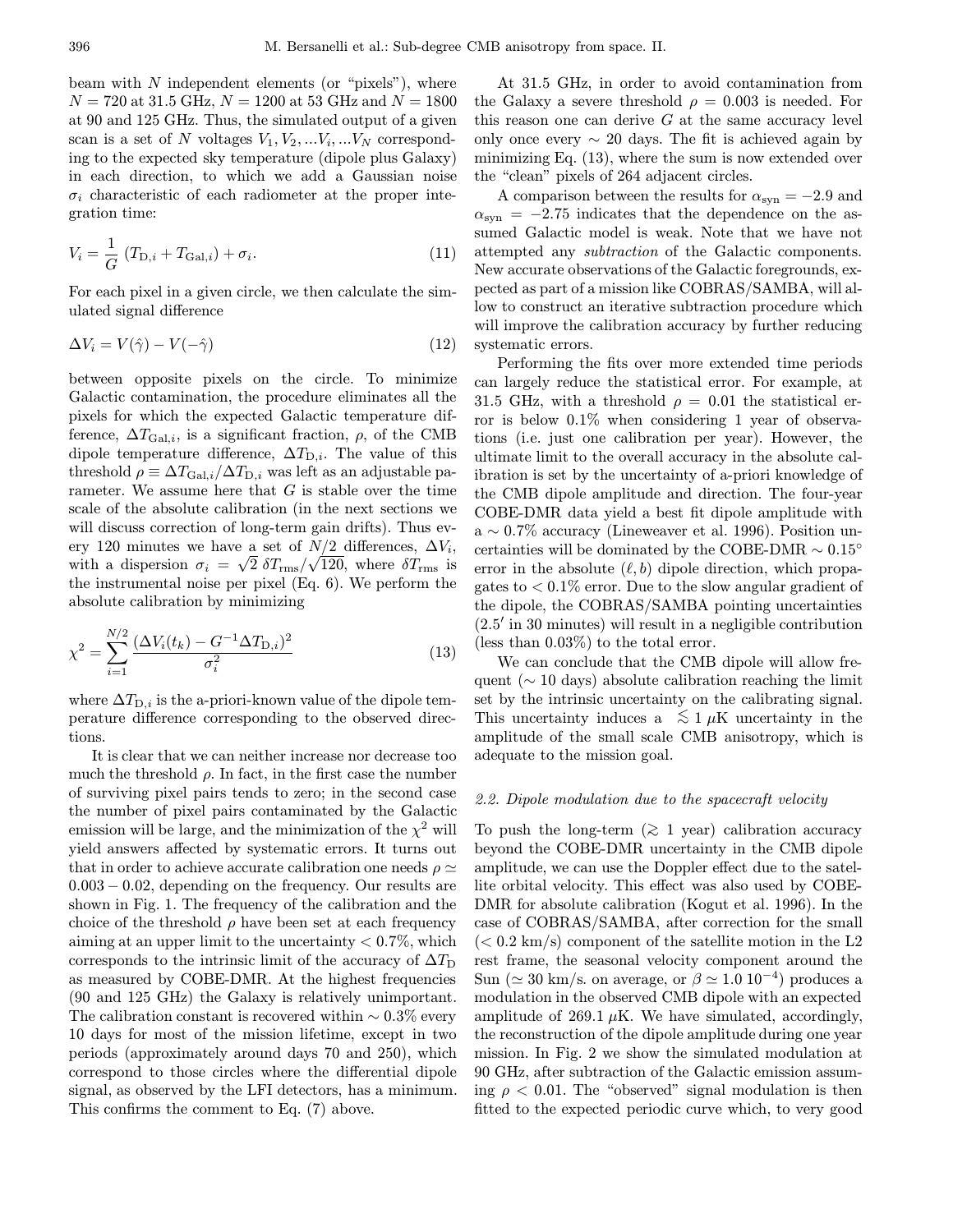

Fig. 1. Absolute calibration against the CMB dipole at the four LFI frequencies. Each point represents the ratio between the reconstructed value,  $G$ , and the assumed input value,  $G_0$ , of the calibration constant. The results are shown for two assumptions of the synchrotron spectral index:  $\alpha_{syn} = -2.9$  (left hand panels) and  $\alpha_{syn} = -2.75$  (right hand panels). The horizontal limits show the a-priori uncertainty of the CMB dipole amplitude from the COBE-DMR data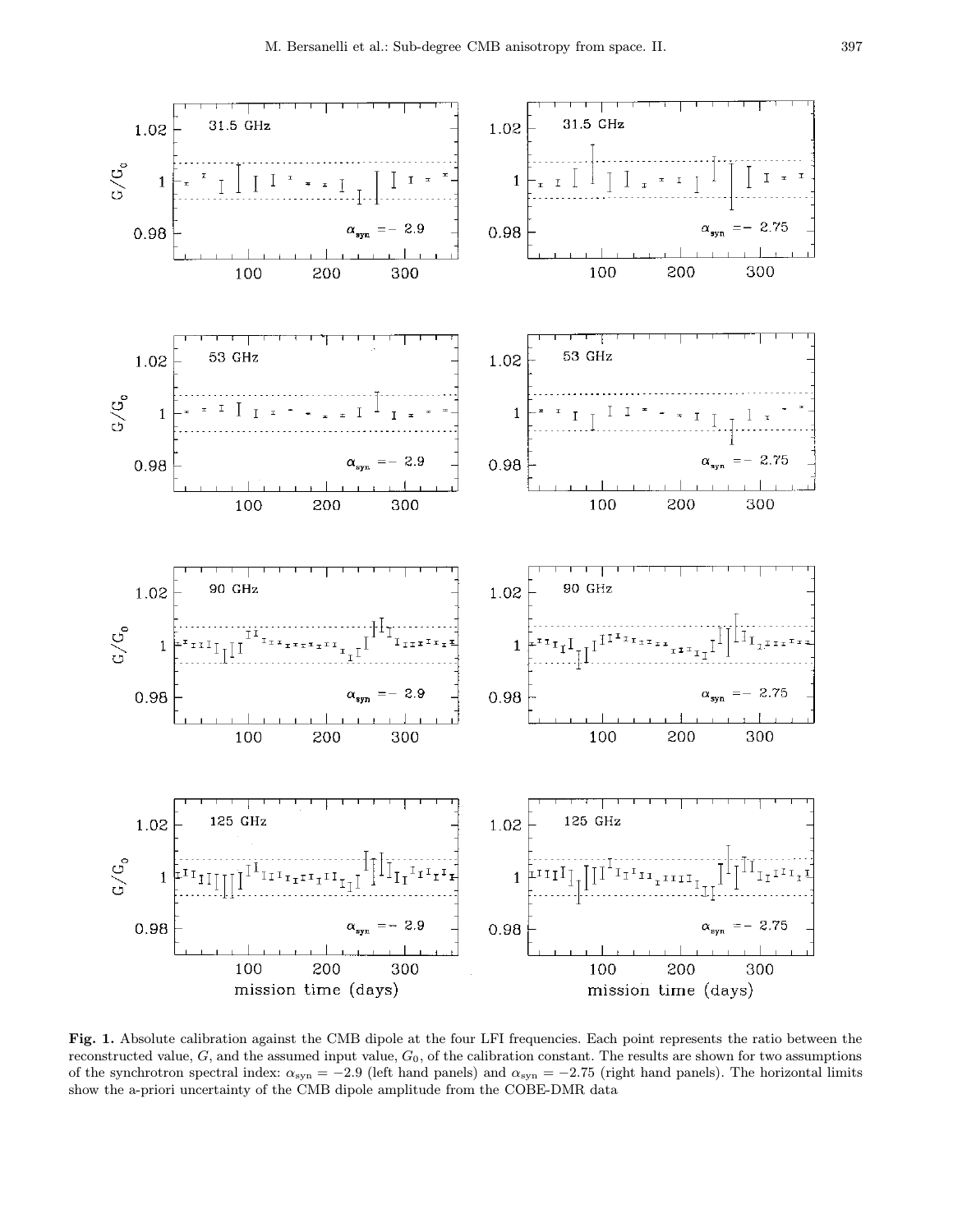

Fig. 2. Simulation of the observed modulation in the value of the CMB dipole due to the orbital velocity of the satellite. This modulation can be used for overall calibration of the maps with accuracy  $< 0.2\%$ 

approximation, is a cosine. The recovered amplitude is  $269.2 \pm 0.4 \,\mu K$ . This result indicates that an overall calibration accuracy of 0.15% at 90 GHz can be achieved with this method (somewhat degraded accuracies are expected at lower frequencies, due to second order effects from the stronger Galactic emission). This will represent the most accurate overall calibration of the maps on very long time scales ( $\sim$  1 year), and it will be complementary to the shorter term CMB dipole calibration discussed in the previous section.

# 2.3. Absolute calibration using external planets

External planets are good candidates as calibration sources since they provide a signal with suitable intensity and high stability (after correction for slowly varying seasonal effects). Each planet will fall in the COBRAS/SAMBA field of view only about twice per year. Dedicated re-pointing of the satellite is not currently included in the mission plan since it would significantly complicate the observing strategy and increase the required consumables. However, even if occurring occasionally, observations of the external planets will yield a valuable cross check of the CMB Dipole calibration.

The measured antenna temperature of a planet,  $T_{A,\text{planet}}$  can be written as:

$$
T_{\rm A,planet}(\hat{\gamma}) = \frac{\int T_{\rm planet}(\hat{\gamma}_{\rm p}) J_n(\hat{\gamma} - \hat{\gamma}_{\rm p}) \, \mathrm{d}\Omega}{\int J_n(\hat{\gamma} - \hat{\gamma}_{\rm p}) \, \mathrm{d}\Omega} \tag{14}
$$

where  $T_{\text{planet}}$  is the frequency-dependent brightness temperature of the planet,  $J_n(\hat{\gamma}-\hat{\gamma}_p)$  is the antenna beam pattern, and  $\hat{\gamma}$  and  $\hat{\gamma}_\mathrm{p}$  are the line of sight and planet directions, respectively. Since the planet's solid angle is small compared to the beam size,  $\Omega_{\text{planet}} \ll \Omega_{\text{beam}}$ , we can approximate Eq. (14) as follows:

$$
T_{\text{A,planet}}(\hat{\gamma}) = T_{\text{planet}}(\hat{\gamma}_{\text{p}}) \times \frac{\Omega_{\text{planet}}}{\Omega_{\text{beam}}} \times J(|\hat{\gamma} - \hat{\gamma}_{\text{p}}|), \quad (15)
$$

where  $J$  is now assumed to be symmetric.

Assuming the spacecraft at the Lagrangian point L2 in anti-sun configuration, the distance at which the planets will be when in the field of view of the LFI is given approximately by:

$$
d_{\rm P} \simeq \frac{\sin(\alpha - \delta)}{\sin(\pi - \alpha)} R_0 \tag{16}
$$

where  $\delta \simeq \sin^{-1}[A/R_0 \sin(\pi - \alpha)], R_0$  is the average planet-Sun distance, and  $A \simeq 151.5 \; 10^6 \; \mathrm{km} \simeq 1.01 \; \mathrm{AU}$ is the spacecraft-Sun distance (see Fig. 3). The accurate spacecraft-planet distances and relative angular sizes, calculated from the Lissajous orbit around L2 including orbit eccentricity and inclination on the ecliptic, are given in Table 1 for all the pointing events in the first two-years mission. All the listed calibrations will have the planets within  $2'$  of the beam center. In Table 1 the reference beam is assumed at the center of the array. The entire array will be calibrated within a few days from the indicated time, as the spacecraft spin axis is moved.



Fig. 3. Spacecraft-Planet geometry when an external planet, P, is in the field of view of the COBRAS/SAMBA detectors

Several authors reported measurements of the planets brightness temperature at millimeter wavelengths (e.g. Ulich et al. 1980; Sholherb et al. 1980; Epstein et al. 1980; Ulich 1981; De Pater & Matisse 1985; Dowling et al. 1987; Rudy et al. 1987; De Pater 1989, 1990; Muhleman et al. 1991). The accuracy of planetary absolute calibration is limited by the uncertainty on the intrinsic radiometric temperatures  $T_{\text{planet}}$ . We estimate accuracies of ~ 3% on  $T_{\rm Mars}, \sim 5\%$  on  $T_{\rm Jupiter}$  and  $T_{\rm Saturn},$  and  $\sim 15\%$  on  $T_{\rm Uranus}$ and  $T_{\text{Neptune}}$ . Based on published data and on the above determination of the planets solid angles we derived estimates of the antenna temperatures during calibration as detected by the LFI channels (last four columns of Table 1).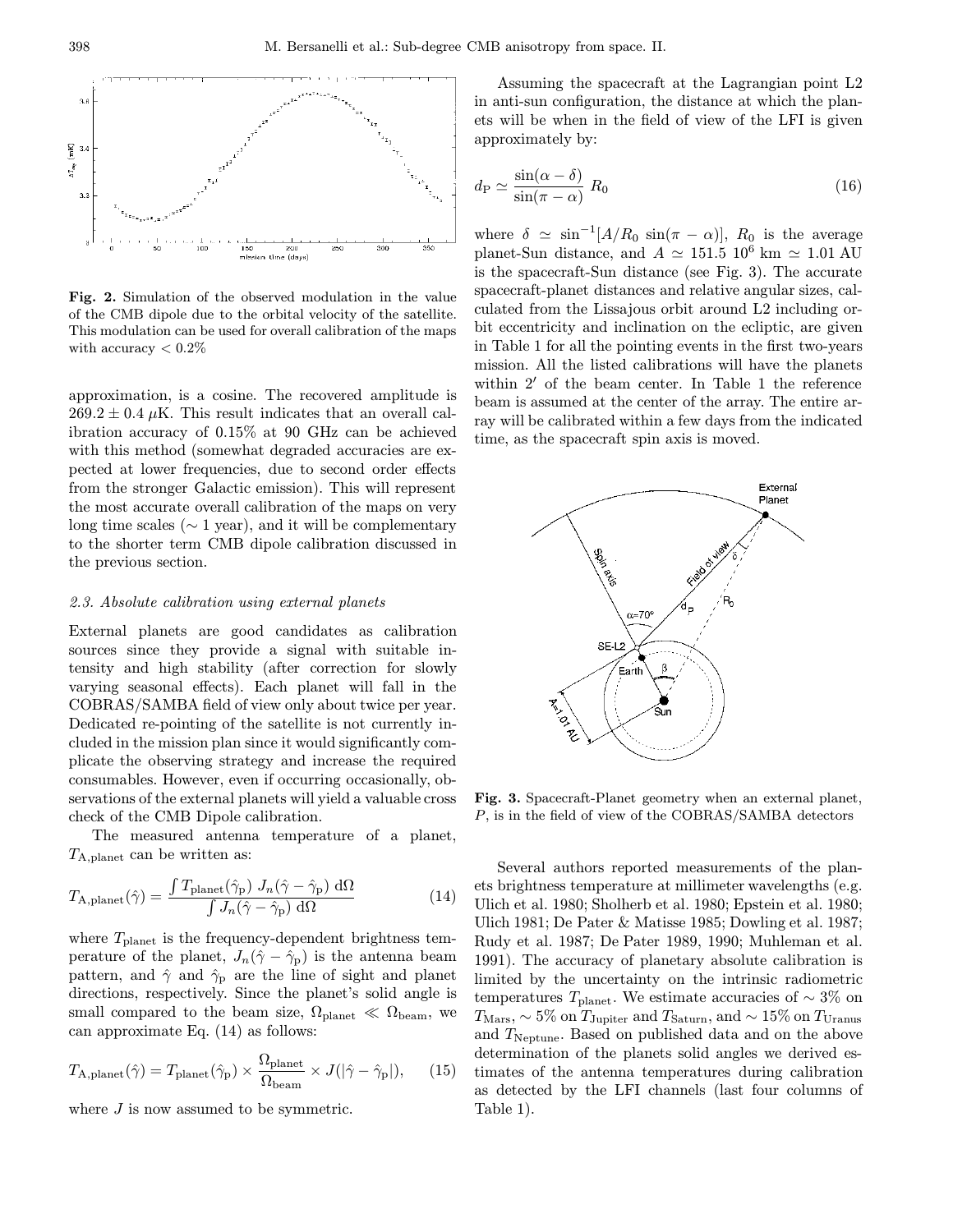Table 1. Calibration signals from external planets

| Planet  | $\mathrm{Day}^{\overline{(a)}}$ | $d_{\rm P}$ | $\theta_{\rm P}$   | $\Omega_{\rm P}$          | $T_{31}$ | $T_{53}$ | $T_{90}$ | $T_{125}$ |
|---------|---------------------------------|-------------|--------------------|---------------------------|----------|----------|----------|-----------|
|         |                                 | (AU)        | $(\text{arc-sec})$ | $(10^{-6} \text{ deg}^2)$ | (mK)     | (mK)     | (mK)     | (mK)      |
|         |                                 |             |                    |                           |          |          |          |           |
| Mars    | 482.83                          | 0.664       | 14.06              | 11.97                     | 11.83    | 33.87    | 80.03    | 78.50     |
|         | 619.66                          | 0.896       | 10.42              | 6.575                     | 6.49     | 18.60    | 43.95    | 43.11     |
| Jupiter | 4.25                            | 4.994       | 39.32              | 93.69                     | 72.53    | 218.7    | 521.9    | 521.9     |
|         | 268.58                          | 5.034       | 39.01              | 92.21                     | 71.38    | 215.2    | 513.7    | 513.7     |
|         | 400.58                          | 5.020       | 39.12              | 92.73                     | 71.78    | 216.4    | 516.5    | 516.5     |
|         | 663.66                          | 5.008       | 39.21              | 93.17                     | 72.13    | 217.5    | 519.0    | 519.0     |
|         |                                 |             |                    |                           |          |          |          |           |
| Saturn  | 188.58                          | 8.662       | 19.19              | 22.32                     | 15.12    | 44.21    | 106.6    | 106.6     |
|         | 319.91                          | 8.672       | 19.17              | 22.27                     | 15.09    | 44.11    | 106.3    | 106.3     |
|         | 567.58                          | 8.712       | 19.08              | 22.07                     | 14.95    | 43.71    | 105.4    | 105.4     |
|         | 699.41                          | 8.728       | 19.05              | 21.99                     | 14.89    | 43.55    | 105.0    | 105.0     |
| Uranus  | 43.66                           | 19.67       | 3.62               | 0.7944                    | 0.445    | 1.349    | 3.388    | 3.388     |
|         | 184.08                          | 19.69       | 3.62               | 0.7930                    | 0.444    | 1.346    | 3.382    | 3.382     |
|         | 413.00                          | 19.69       | 3.62               | 0.7928                    | 0.444    | 1.346    | 3.382    | 3.382     |
|         | 553.25                          | 19.71       | 3.61               | 0.7916                    | 0.443    | 1.344    | 3.376    | 3.376     |
|         |                                 |             |                    |                           |          |          |          |           |
| Neptune | 21.41                           | 29.71       | 2.29               | 0.3182                    | 0.162    | 0.495    | 1.286    | 1.286     |
|         | 163.75                          | 29.71       | 2.29               | 0.3181                    | 0.162    | 0.495    | 1.286    | 1.286     |
|         | 388.91                          | 29.70       | 2.29               | 0.3184                    | 0.162    | 0.496    | 1.287    | 1.287     |
|         | 531.25                          | 29.70       | 2.29               | 0.3183                    | 0.162    | 0.495    | 1.287    | 1.287     |

 $(a)$  Days are counted from the time of injection of the spacecraft into the Lissajous orbit, after the transfer phase.

The results show that Mars, Jupiter and Saturn have useful signal for calibration. The higher angular resolution at the higher frequencies makes the planets signal at detection much stronger at 90 and 125 GHz. However, even at the level of the largest signals  $(T_{\text{Jupiter}} \simeq 0.5 \text{ K})$ in the higher resolution channels) no significant saturation effects are expected in the LFI receivers. Uranus and Neptune will also be detectable sources with low (few mK) signal level, while Pluto will give  $a < 3 \mu K$  signal. In Fig. 4 we report the accuracy achieved for absolute calibration using Mars, Jupiter and Saturn for the 31.5, 53 and 90 GHz receivers, as a 2-hours set of observations (120 spins) takes place. Accuracies of 3% to 5% (i.e. the limit imposed by the assumed intrinsic uncertainty in  $T_{\text{planet}}$ ) are generally obtained in the 120 minutes time-scale. In the case of Jupiter the large signal allows to reach such limit in less than 5 minutes.

The CMB dipole is an extended source filling completely the antenna beam, so that the calibration is not sensitive to the details of the beam pattern. On the other hand, when calibrating with sources with small angular size compared to the instrument resolution, such as planets, it is of primary importance to know the beam shape and to take into account pointing errors. The main lobes of the LFI detectors will be measured on ground as part of the testing procedures. In addition, in-flight measurements of the main lobes will be done exploiting the plantes emission itself, as the field of view crosses their positions in the sky. We have simulated the main lobe reconstruction process assuming a Gaussian beam for the 90 GHz channel, and using Jupiter's signal as reference. The results, shown in Fig. 5, demonstrate that the main lobe can be accurately recovered down to about −20 dB (see also Delabrouille et al. 1996).

The values of Table 1 are calculated assuming that the planets will fall exactly in the beam center for each scan in the 120 minutes set of observations. Pointing errors can be estimated from the a-posteriori spacecraft pointing stability, which is specified to be 2.5'. Assuming Gaussian beams, this will introduce additional errors of 2.2% 0.9% and  $0.4\%$  for beam size of  $12'$ ,  $18'$  and  $30'$ , respectively. The spacecraft will be re-pointed every 120 minutes by 5'. If the planet is in the beam center at a given time, after re-pointing the planet's signal will be attenuated by up to  $\sim 10\%$  (for the 12' beams). In principle, one can integrate the signal from the planets (or from other point sources) for a time interval longer than 120 minutes by taking into account the change in the beam response due to the re-pointing of the system by using their measured beam shapes.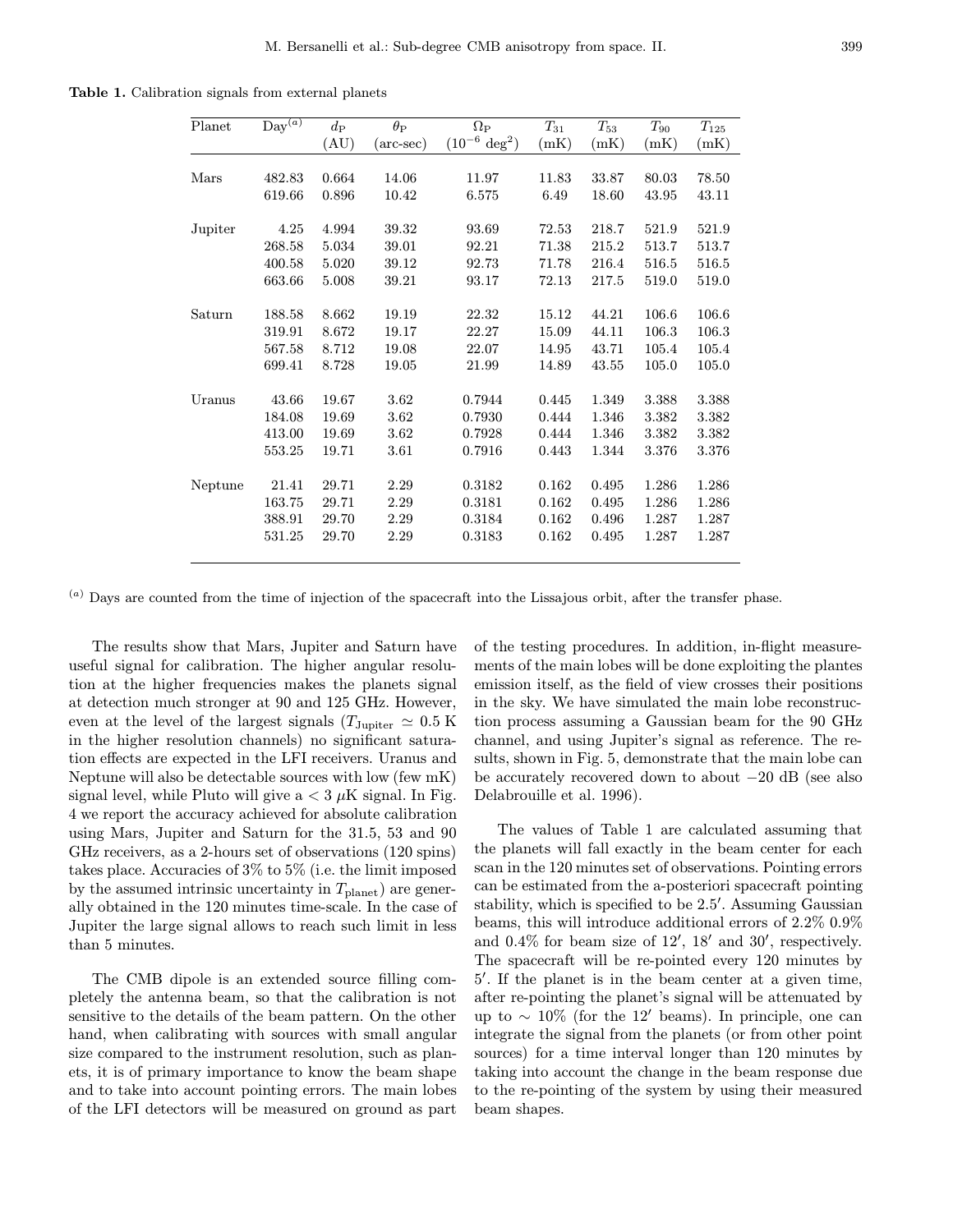

Fig. 4. Absolute calibration accuracies using external planets. The plot shows the convergence to the assumed intrinsic uncertainties (3%, 5%, and 5% for Mars Jupiter and Saturn respectively) during a 2-hours set of observations (120 spins). For each planet, the upper, middle and lower curves refer to the 31.5 GHz, 53 GHz, and 90 GHz channels, respectively. At 125 GHz the results are very close to those at 90 GHz



Fig. 5. Reconstruction of the  $12'$  main lobe of the 90 GHz system using Jupiter as a source.

# 3. Relative calibration

In Sect. 2 we have shown that, in the absence of an accurate a-priori knowledge of the Galactic emission, absolute calibration can be done on time scales of several days. It is important then to address the question of the relative calibration, i.e., to estimate at what level one can control the radiometer gain stability over a time scale of hours or days.

For relative calibration, the accurate knowledge of the observed signals is not critical, as long as it is highly stable within the time scale of interest. By repeatedly observing a stable signal difference  $\Delta T$  one can monitor long-term gain changes. If a gain drift  $\delta G$  in a time scale  $\delta t = t_2 - t_1$  is occurring, the instrument will measure at time  $t_1$  a signal difference  $\Delta V_1 = \Delta T/G$ , and at time  $t_2$  a signal difference  $\Delta V_2 = \Delta T / (G + \delta G)$ . Assuming a well balanced differen-

tial system, the measured change in the signal difference is related to the gain change by

$$
\delta(\Delta V) = \Delta V_1 - \Delta V_2 = \frac{\delta G}{G(G + \delta G)} \Delta T \simeq \frac{\delta G}{G^2} \Delta T. \tag{17}
$$

From Eq. (5), the accuracy with which one can account for variations in the gain is:

$$
\left(\frac{\sigma_{\delta G}}{G}\right)_{\text{rel}} = \frac{G}{\Delta T} \sigma_{\Delta V} = \sqrt{2} \frac{\delta T_{\text{rms}}}{\Delta T}
$$
\n(18)

where  $\delta T_{\rm rms}$  is the rms noise associated with the measurement of  $\Delta T$ , according to Eq. (6). So we obtain:

$$
\left(\frac{\sigma_{\delta G}}{G}\right)_{\text{rel}} = \frac{\sqrt{2} \ K \ T_{\text{sys}}}{\Delta T \ \sqrt{\Delta \nu \ \tau}}.\tag{19}
$$

Equation  $(8)$ , as expected, reduces to Eq.  $(20)$  when  $\sigma_{\Delta T} = 0$ , since in this case the accuracy of the calibration load temperatures is not relevant.

The time scale of the expected gain drifts depends on the source of instability. Gain variations can be due to thermal changes or can be intrinsic of the detectors. The differential receiver minimizes the effect of intrinsic  $1/f$ noise. In addition, residual effects on time scales < 2 hours are averaged out by the large number (typically  $\approx 1000$ ) of successive measurements of the same sky pixel (observed by different radiometers at a given frequency), with the net effect of a small increase of the nominal white noise level of the receivers (e.g. Janssen et al. 1996). Our main concern here is then our ability of tracing slow drifts due to residual  $1/f$  noise on time-scales  $> 2$  hours. Laboratory measurements suggest that one may expect gain variations of order  $\delta G/G \approx 0.5\%$  in few hours, or  $\delta G/G \approx 1\%$  in  $\sim$  24 hours (Weinreb 1996).

Possible thermal effects on the gain are quite small, thanks to the choice of the L2 orbit and scanning technique. Thermal variations can only arise due to re-pointing maneuvers away from the anti-sun direction. A thermal study (Bersanelli et al. 1996) shows that any temperature drifts at the focal plane will be dominated by a slowly varying component with a time-scale of  $\sim$  100 hours, so that for time scales  $\ll 100$  hours thermal effects can be considered linear. Thermal effects on the gain are expected only at a level  $\delta G/G = 0.1\%$  in the 100 hours period.

We have simulated the presence of a linear drift in the noise-added data stream with a rate of  $\delta G/G \simeq 0.25\%$ per hour. As shown in Sect. 1, in order to disentangle a gain drift from a baseline drift in the internal load (which will be discussed in the next section), we need to monitor signal differences rather than the signal intensity in a fixed pixel. We follow the circle described by the beam in two hours. The voltage associated to each pixel is

$$
V_i(t_k) = \frac{T_i(t_k)}{G[1 + (\delta G/G)t]}
$$
\n
$$
(20)
$$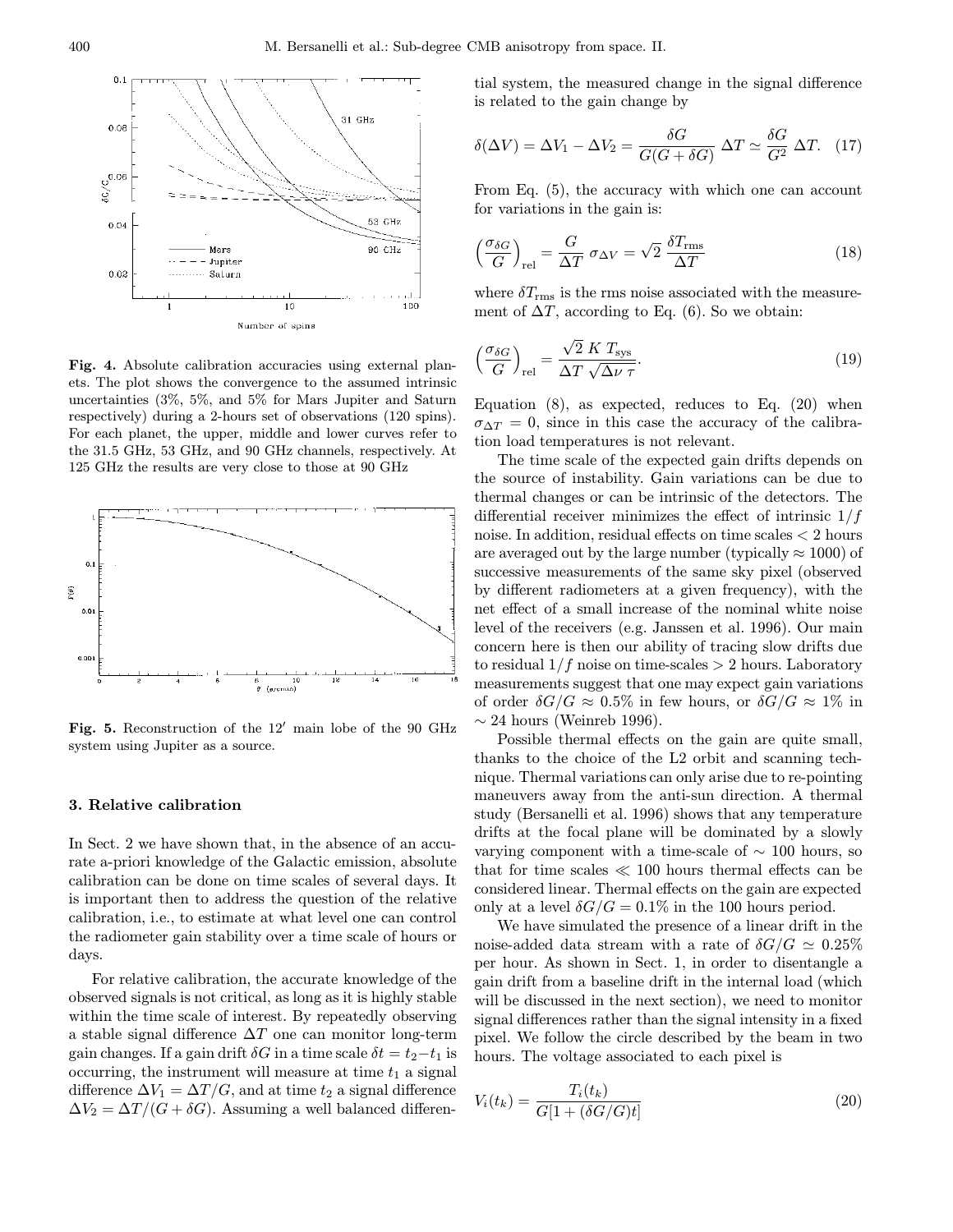where G is the gain at an arbitrary time  $t = 0$ ,  $t_{k+1}$  –  $t_k = 1$  min,  $k = 1, 2, ... 120$ , and  $T_i(t_k) = T_{\text{Gal},i} + T_{\text{Dip},i}$  $T_{\text{eff}}(t_k)$  is the temperature relative to the internal load of the *i*-th pixel at time  $t_k$  due to the Galaxy and the CMB dipole. We then evaluate  $\Delta T_i(t_k)$ , the difference between  $T_i(t_k)$  and the signal of that pixel in the circle where the dipole is expected to provide the minimum contribution. We assume that the instrument response is stable during each spin period (1 minute). Since  $\delta G/G \ll 1$ , we can write:

$$
\Delta V_i(t_k) \simeq \frac{\Delta T_i(t_k)}{G} - \frac{\Delta T_i(t_k)}{G} \frac{\delta G}{G} t. \tag{21}
$$

Note that the load temperature (and its possible drift occurring on time scales  $\gg 1$  min) has been eliminated. Now we can average the previous expression over a circle obtaining

$$
\langle \Delta V_i(t_k) \rangle = \langle \frac{\Delta T_i(t_k)}{G} \rangle - \langle \frac{\Delta T_i(t_k)}{G} \rangle \frac{\delta G}{G} t \tag{22}
$$

where the notation  $\langle ...\rangle \equiv N^{-1} \sum_{i=1}^N N$  being the number of elements in a given circle. Note that in this case the Galactic emission provides additional modulation to the signal observed in each circle, thus contributing to the detection of gain drifts. We have then a set  $\langle \Delta V_i(t_k) \rangle$  (and associated noise) with  $k = 1,120$ , that we can fit to a linear law  $y = a + b t$ . The ratio between the angular coefficient b and the zero-value a provides the estimate of the gain drift. Due to the slow gradient of the dipole, the time scale can be expanded up to  $\sim$  10 successive circles with basically no additional uncertainty on the result. This allows to further averaging the values of  $\langle \Delta V_i(t_k)\rangle$  already evaluated for each circle.

The results of our calculations are presented in Fig. 6 for the four LFI frequencies. Each point in the plot represents the algorithm reconstruction of a drift of 0.25% per hour (or  $0.5\%$  per circle) based on 6 consecutive circles (corresponding to 12 hours of data). Again, the accuracy of the results is degraded significantly in the two periods of the year when  $\langle \Delta V_i(t_k)\rangle$  is smaller due to the geometry of the CMB dipole, which dominates in general over the Galaxy. On average, however, it is apparent that the relative calibration allows to recover the gain drift with high accuracy at all frequencies, with a typical uncertainty of less than 1% on G for the assumed 12 hours time scale. Our simulations show that this result is nearly independent of the amplitude of the assumed drift.

This demonstrates that even in the absence of frequent absolute calibration, relative calibration can provide an accurate monitor of the long-term gain stability.

# 4. Removal of thermal baseline drifts

Besides gain changes, another potential effect of temperature drifts in the focal plane will be a linear drift  $\delta T_{\text{eff}}$ 

in the reference load temperature, appearing in the signal as a baseline change with typical time scale  $\sim 100$ hours. We have simulated the presence of a baseline drift  $\delta T_{\text{eff}} = 40 \,\mu\text{K}$  per hour, a conservative estimate based on the current thermal study of the mission, to demonstrate the ability to accurately remove their potential effects.

We simulate the observations in one year in nominal configuration. As the spin axis moves every two hours by  $5'$ , in the thermal time-scale ( $\sim 100$  hours) the beam observes ∼ 50 different circles, with some fraction of overlap among them. The signal measured in each elements of the circle is

$$
G \times V_j^{\text{obs}} \equiv T_j^{\text{obs}} = (\Delta T_j^{\text{true}} + \sigma_j) + \delta T_{\text{eff}} t(h) \tag{23}
$$

where  $\Delta T_j^{\text{true}} \equiv T_n^{\text{true}} - T_{\text{ref},n}$  is the difference between the true sky signal and the reference at an arbitrary time  $t = 0$ , and  $\sigma_i$  is the statistical noise of the receiver. We assume that the elements of 3 adjacent circles observed the same signal on the sky, a reasonable approximation because of the slow gradients of the dipole and of the Galactic emission. So we average Eq. (23) over the 3 circles obtaining

$$
\langle T_j^{\text{obs}} \rangle = \Delta T_j^{\text{true}} + \langle \sigma_j \rangle + \delta T_{\text{eff}} t(h). \tag{24}
$$

Now we fit this average with a linear law

$$
\langle T_j^{\text{obs}} \rangle = a_j + b_j t. \tag{25}
$$

Thus,  $a_j$  provides the estimate of  $\Delta T_j^{\text{true}} + \langle \sigma_j \rangle$ , while  $b_j$ is the estimate of the thermal drift. The accuracy of the estimate improves by a factor 4 by using the  $\sim 16$  estimates of  $b_i$  to reach the 100 hours baseline (corresponding to  $\sim$  50 circles).

Note that while absolute and relative calibration use the observed signal modulation, here the result is independent of the observed signals, and it depends on the LFI frequency channels only because of their different intrinsic noise and angular resolution. The accuracy in reconstructing the thermal drift is determined by the signal to noise ratio in each pixel. From our simulations we conclude that we can recover the correct value of the thermal drift with an accuracy of  $\lesssim 1\%$  (at the 1 sigma level). This introduces errors which are  $\leq 1 \mu K$  on the estimate of the CMB anisotropy amplitude.

The most potentially dangerous thermal effects are those with a component synchronous with the spin rotation. In fact, in this case any spurious signal variation will be integrated over long time periods and will easily exceed the final integrated statistical noise. An accurate thermal study shows that for the COBRAS/SAMBA payload in L2 Lissajous orbit and in total-shadow condition the only spin-synchronous effect can come from small asymmetries of the solar panel plane with respect to the spin axis. Even in the most critical configuration (which happens to be when pointing  $15<sup>°</sup>$  away from anti-sun direction)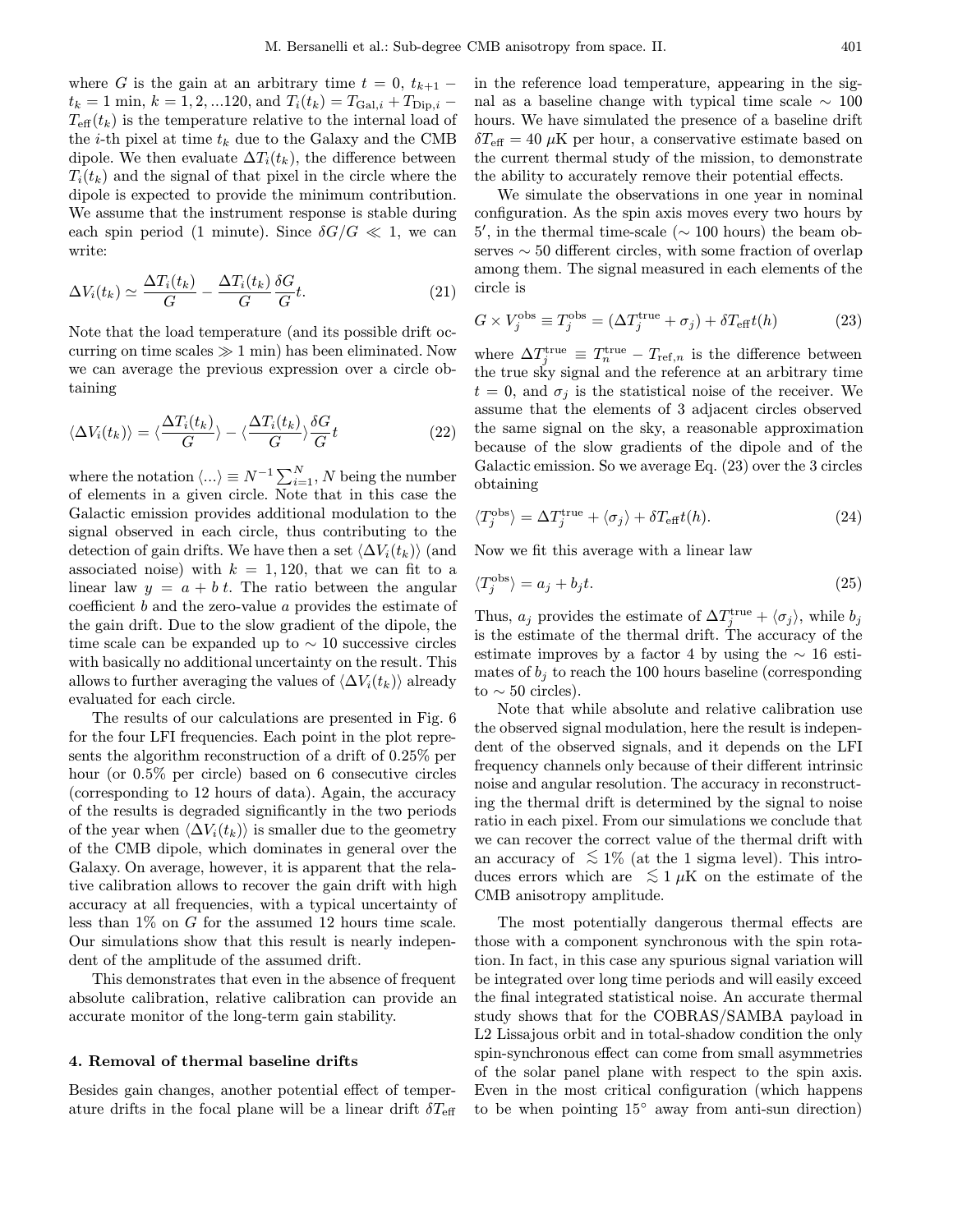

Fig. 6. Reconstruction of long-term gain drifts (relative calibration) from the closure pattern of the scanning technique. A drift  $\delta G/G = 0.0025/\text{hour}$  was added to the data. Here the results are presented for the drift as reconstructed in each 2-hour circle, corresponding to  $\delta G/G = 0.005$  (dashed horizontal lines). Each point represents the simulation results based on 6 hours of observation. The regions of increased spread correspond to the periods when the scan geometry is such to have minimum sky signal modulation within the observed circle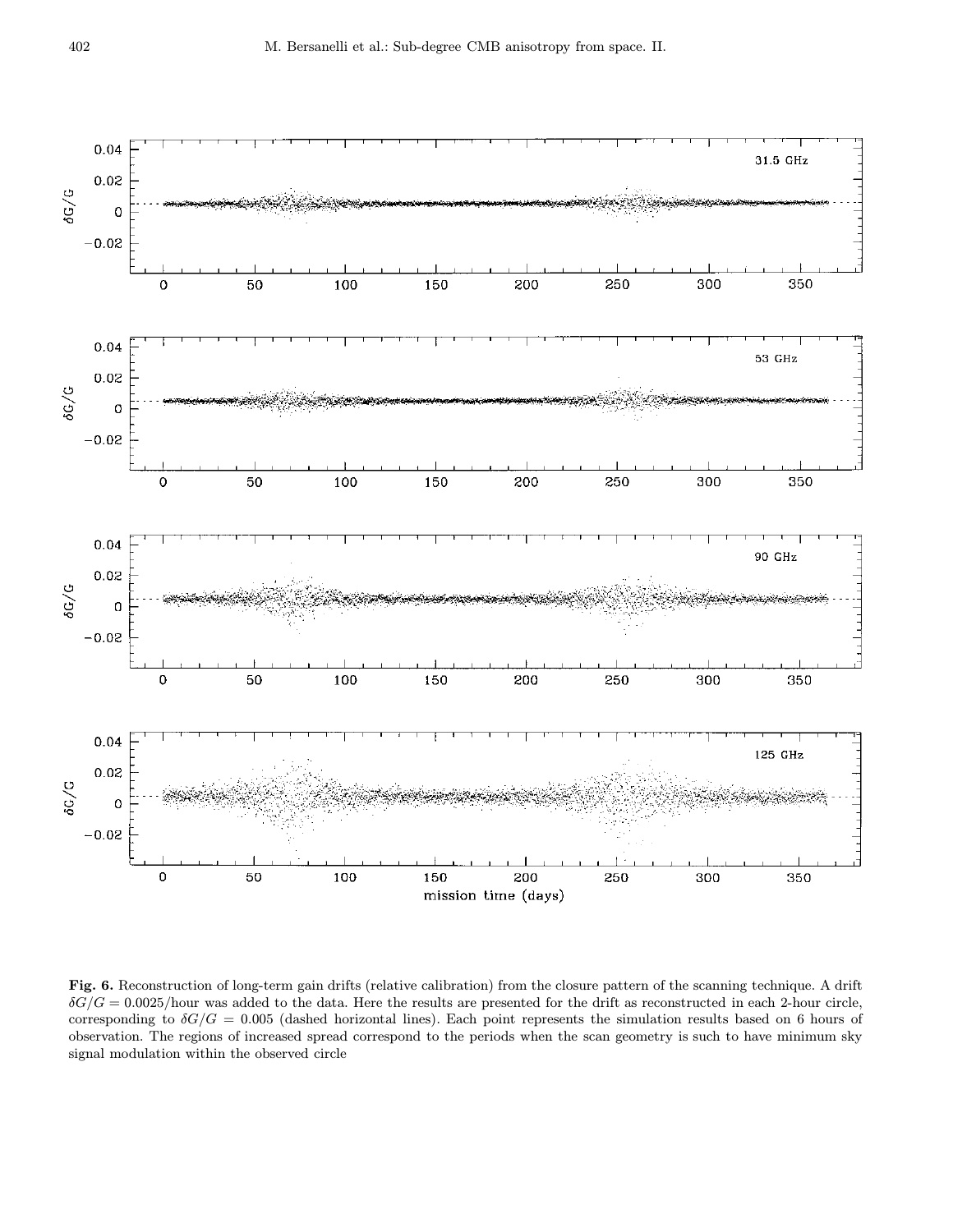the synchronous component of the physical temperature modulation is expected to be less than  $1 \mu$ K, and any effects on the signals observed by the COBRAS/SAMBA instruments can be considered negligible. This is a major advantage of the choice of the Sun-Earth L2 orbit, which provides the best possible thermal environment for the mission.

### 5. Conclusions

The COBE-DMR experiment was calibrated using the small dipole seasonal component due to the Earth's revolution and the signal observed from the Moon. The absolute calibration was fitted over the entire mission lifetime and checked on the short time scale using stable noise sources (Bennett et al. 1992). In this work we have shown that a second generation space mission for high-resolution imaging of the CMB can rely for calibration on the COBE measurement of the CMB dipole, making the non-trivial implementation of an active calibration system not necessary. We find that even with a very conservative approach to remove the effects of Galactic contamination, the COBRAS/SAMBA Low-Frequency Instrument can be calibrated with  $\langle 0.7\%$  accuracy (i.e. limited by the DMR measurement of the dipole) with a frequency of 10 to 20 days. In reality, more efficient removal of the Galactic emission will be possible due to the multifrequency nature of the experiment, leading to more frequent and precise calibration.

Measuring the calibration over 1 year of observations, would lead to extremely small statistical errors  $(< 0.1\%)$ even with strict values for the threshold  $\rho$ , but the ultimate accuracy will be limited by the  $\sim 0.7\%$  a-priori uncertainty. This uncertainty does not affect the precision of the dipole subtraction procedure and leads to an uncertainty of a fraction of  $\mu$ K in the estimate of the primary anisotropy. This is adequate for the scientific goals of the proposed COBRAS/SAMBA mission. However, an even greater accuracy can be achieved for the long-term calibration by exploiting the spacecraft orbital motion. The seasonal proper velocity is known a-priori with extreme accuracy, allowing absolute calibration of the maps to better than 0.2%.

The observation of external planets will provide, a few times per year, independent absolute calibration with 3 to 5 percent accuracy. This will be a useful independent cross-check of the primary absolute calibration based on the CMB dipole anisotropy. The accuracy of planetary calibration is subject to improvement if progress is made in measurements and understanding of the planets' microwave emission. In addition, the signal from the planets can be used to accurately map the shape of the system main lobes.

Thermal variations or intrinsic instrumental effects can perturb the stability of the gain and of the instrument baseline. Short time-scale effects are efficiently diluted by

the redundant observation of the same sky pixels for several scans as seen from different detectors. In this work we have concentrated on analyzing drift effects over several hours time scale, which may cause striping and systematic errors in the maps. Our simulations show that the stability of the calibration constant can be monitored with  $\lesssim 1\%$ accuracy over time scales of  $\sim 6$  hours and that thermal drifts of the instrument baseline (occurring typically on  $\sim$  5 days time scale) can be controlled to within 1%. These results ensure that instrumental systematic effects, if significant, can be readily recognized from the data, and that no artifacts will appear in the final maps.

The accuracy with which one can remove such effects from the data depends strongly on the instrument sensitivity as well as on the observing strategy. In addition, a very stable thermal environment and a large thermal constant at the focal plane instrument greatly simplify the analysis of thermal effects, by making them linear over all the time scales of interest. In the case of COBRAS/SAMBA, these conditions are achieved by a proper choice of the orbit (Sun-Earth L2 provides the best possible thermal conditions) and a careful design of the thermal architecture of the payload.

## References

- Bennett, et al., 1992, ApJ 391, 466
- Bersanelli M., et al., 1995, ITESRE Rep. 177/95
- Bersanelli M., et al., 1996, COBRAS/SAMBA Report on the Phase A Study, ESA D/SCI(96)3
- Bouchet F.R., Gispert R., Puget J.L., 1995, astro-ph/9507032
- Cheng E., Cottingham D.A., Fixen D.J., et al., 1996, ApJ 456, L71
- Clapp, et al., 1994, ApJ 433, L57
- Danese L., et al., 1996, Astroph. Lett. Comm. 33, 257
- De Bernardis P., De Gasperis G., Masi S., Vittorio N., 1994, ApJ 433, L1
- Delabrouille J., et al., 1996 (in preparation)
- De Pater I., Matisse S.T., 1985, Icarus 62, 143
- De Pater I., et al., 1989, Icarus 79, 190
- De Pater I., 1990, ARA&A 28, 347
- Dowling T.E., Muhleman D.O., Berge G.L., 1987, Icarus 70, 506
- Epstein, et al., 1980, Icarus 41, 103
- Gundersen J.O., et al., 1995, ApJL 443, L57
- Janssen M.A., Lawrence C.R., 1995, Astroph. Lett Comm. 32, 289
- Janssen M.A., et al., 1996, ApJ, astro-ph/9602009 (submitted)
- Jungman G., Kamionkowski M., Kosowski A., Spergel D.N., astro-ph/9512139
- Haslam C.G.T., et al., 1982, A&AS 47, 1
- Kogut A., et al., 1993, ApJ 419, 1
- Kogut A., et al., 1996, ApJ (in press)
- Lawson D.K., et al., 1987, MNRAS 225, 307
- Lineweaver C., et al., 1996, ApJ (submitted)
- Mandolesi N., et al., 1995, Astroph. Lett Comm. 32, 309
- Mandolesi N., et al., 1996 (in preparation)
- Mather J.C., et al., 1994, ApJ 420, 439